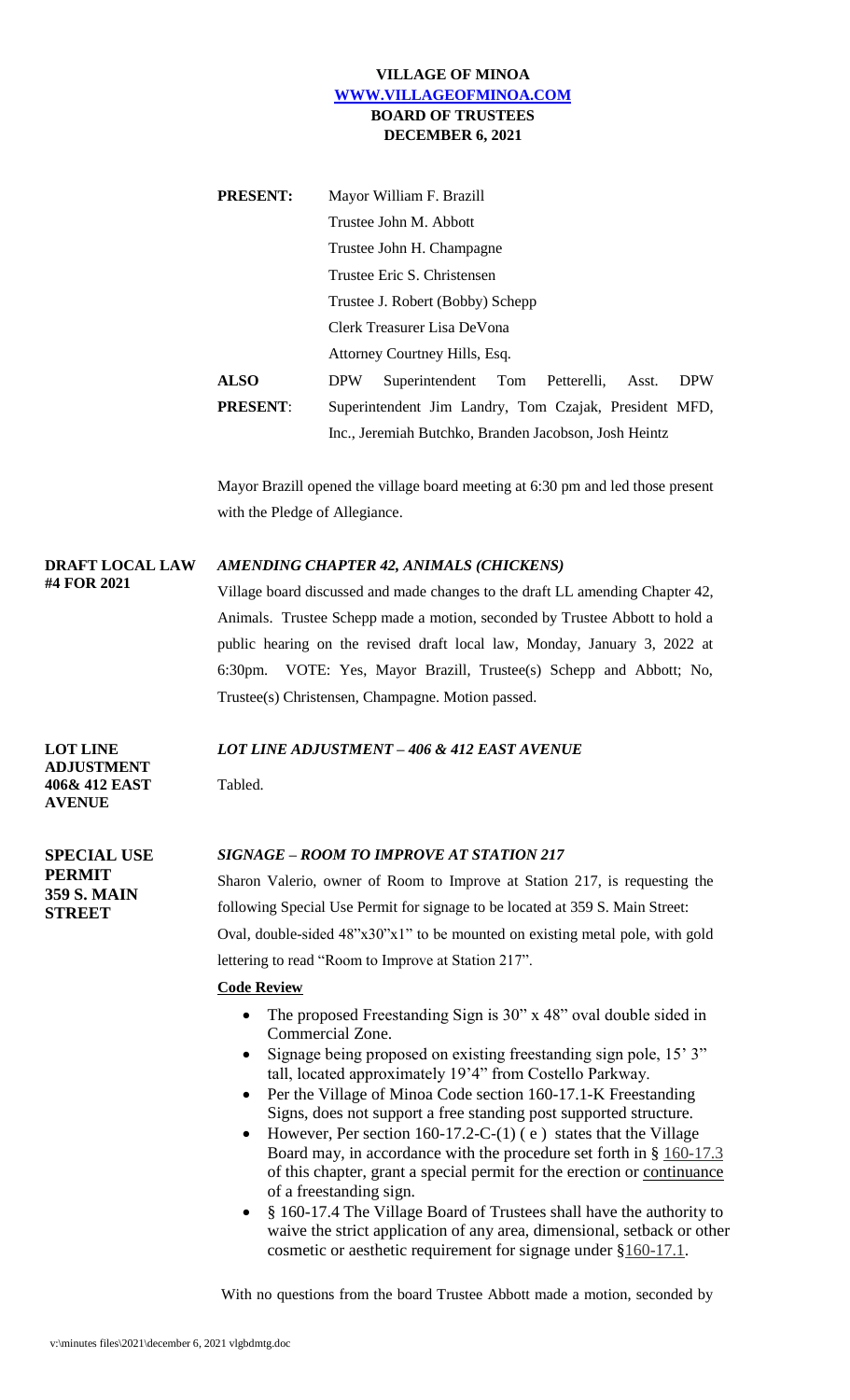Trustee Champagne to approve the Special Use Permit sign application as submitted for Room to Improve at Station 217. All in favor; motion carried.

**MINOA FARMS SECURITY REDUCTION**

**CLERK-TREASURER**

#### *REQUEST FOR SECURITY REDUCTION*

Trustee Champagne made a motion, seconded by Trustee Schepp to approve the request for a security reduction, upon recommendation of village engineer, Alex Wisniewski from \$341,250.00 to \$110,625.00; this amount is based on the approximate cost of incomplete construction items as of November 24, 2021 for Minoa Farms Phase 2A. All in favor; motion carried.

# *MEETING MINUTES – NOVEMBER 15, 2021*

Trustee Schepp made a motion, seconded by Trustee Abbott to approve the meeting minutes of November 15, 2021. All in favor; motion carried.

#### *RESIGNATION – MICHAEL MURNANE*

Trustee Champagne made a motion, seconded by Trustee Schepp to approve the resignation of Michael Murnane, FT Laborer after 28 years of service and effective 12/10/2021. All in favor; motion carried.

### *OCEBA EXPERIENCE REPORT AS OF OCTOBER 31, 2021*

Trustee Christensen made a motion, seconded by Trustee Schepp to acknowledge receipt of OCEBA Experience Report as of October 31, 2021. All in favor; motion carried.

#### *2021 VACATION LEAVE SELL BACK REQUEST*

Trustee Champagne made a motion, seconded by Trustee Schepp to approve the request, pursuant to Employee Handbook, Section 36 for Tom Petterelli to sell back one week (40 hours) of 2021 Vacation Leave. All in favor; motion carried.

#### *2021 VACATION LEAVE SELL BACK REQUEST*

Trustee Schepp made a motion, seconded by Trustee Christensen to approve the request, pursuant to Employee Handbook, Section 36 for Jim Landry to sell back one week (40 hours) of 2021 Vacation Leave. All in favor; motion carried*.*

# *OCEBA TERMINATION AGREEMENT FOR MEDICAL AND PRESCRIPTION DRUG SERVICES*

Trustee Champagne made a motion, seconded by Trustee Christensen authorizing Mayor to execute OCEBA Termination Agreement withdrawing as a participant of medical and prescription drug services but remaining as a member with dental coverage. All in favor; motion carried.

# **FIRE DEPARTMENT**

#### *CHANGE IN MEMBERSHIP – D. GREVELDING*

Trustee Christensen made a motion, seconded by Trustee Schepp to approve the change in membership for Donald Grevelding from Active Life to Life. All in favor; motion carried.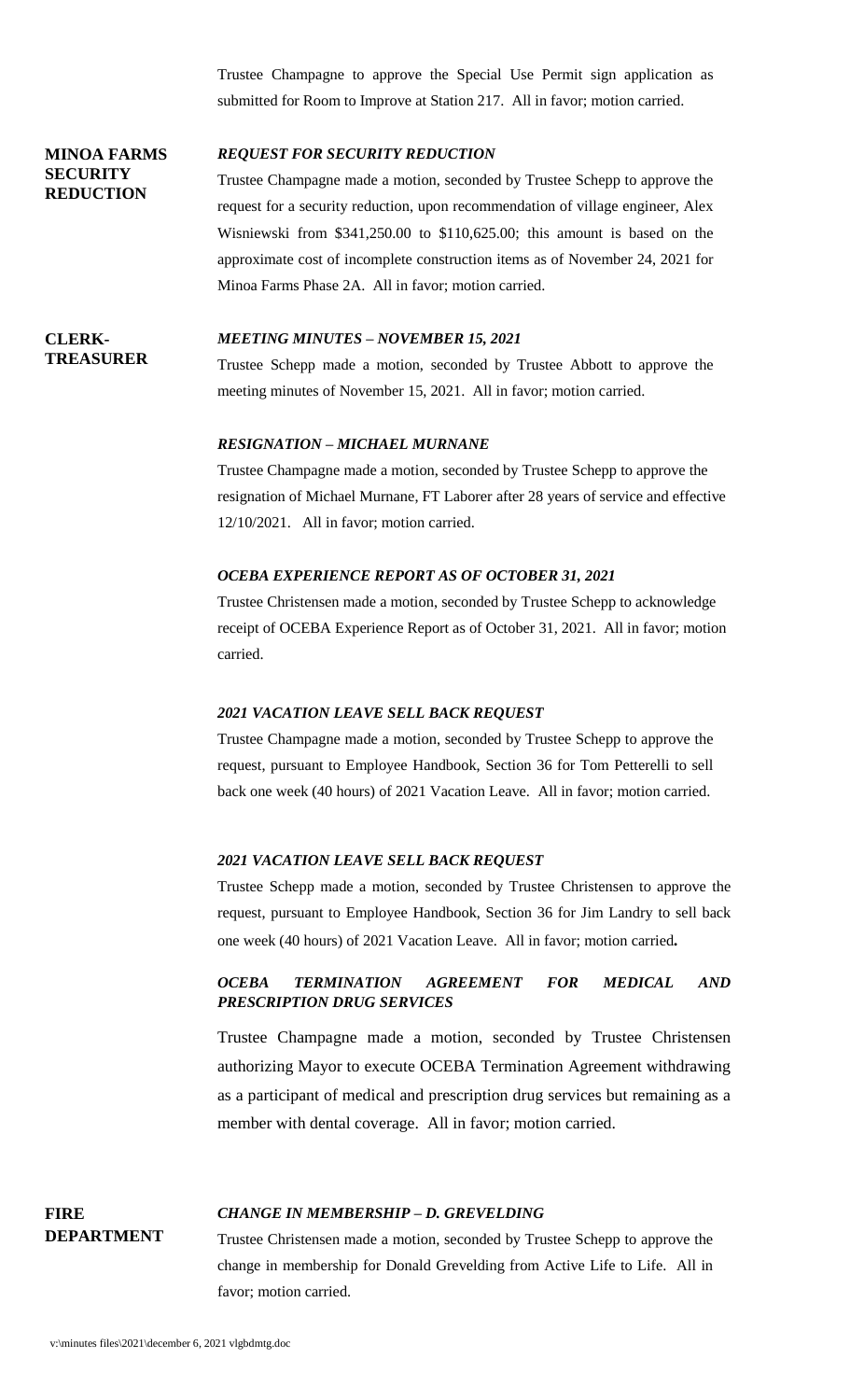|                                                | <b>CHANGE IN MEMBERSHIP - K. D'ANGELO</b><br>Trustee Champagne made a motion, seconded by Trustee Christensen to approve<br>the change in membership for Ken D'Angelo from Active Life to Life. All in<br>favor; motion carried.<br><b>CHANGE IN MEMBERSHIP - S. POULETTE</b>                                                                                                                                                                                                 |
|------------------------------------------------|-------------------------------------------------------------------------------------------------------------------------------------------------------------------------------------------------------------------------------------------------------------------------------------------------------------------------------------------------------------------------------------------------------------------------------------------------------------------------------|
|                                                | Trustee Champagne made a motion, seconded by Trustee Schepp to approve the<br>Skyler Poulette's resignation effective immediately. All in favor; motion<br>carried.                                                                                                                                                                                                                                                                                                           |
| EMS                                            | <b>NOVEMBER 2021 CALL &amp; RESPONSE DATA</b><br>Monthly: 134 (17 missed, 52 mutual aid)<br>Year to Date: 1,655                                                                                                                                                                                                                                                                                                                                                               |
|                                                | <b>REQUEST TO WAIVE \$200.00 AMBULANCE BILLING BALANCE</b><br>Trustee Champagne made a motion, seconded by Trustee Christensen to approve<br>the request from patient to waive \$200.00 Ambulance billing balance. All in<br>favor; motion carried.                                                                                                                                                                                                                           |
| <b>AUDIT OF CLAIMS</b><br><b>ABSTRACT #013</b> | A motion was made by Trustee Christensen and seconded by Trustee Schepp<br>that the claims on <b>Abstract</b> $\#013$ in the amount of General Fund \$210,235.18<br>(Vouchers 474 - 527), Sewer Fund \$54,454.45 (Vouchers 175 - 196), Trust &<br>Agency \$62,376.90 (Vouchers 154 – 169) for a total of \$327,066.53; All in<br>favor; motion carried.                                                                                                                       |
| <b>ATTORNEY'S</b><br><b>REPORT</b>             | Nothing new to report.                                                                                                                                                                                                                                                                                                                                                                                                                                                        |
| <b>TRUSTEES'</b><br><b>REPORT</b>              | Trustee $Abbott$ – nothing new to report.<br>Trustee Schepp – Town of Manlius Comprehensive Committee making progress<br>and will continue to provide updates.<br>For more information visit:<br>https://www.townofmanlius.org/245/Comprehensive-Planning-Committee<br>Trustee Christensen – thanked the DPW and Fire Department for helping with<br>the annual Tree Lighting.<br>Trustee Champagne – reminded the board of Tuesday, 12/7 CRC meeting, in-<br>person at TMPD. |
| <b>MAYOR'S REPORT</b>                          | Mayor Brazill announced the 2 <sup>nd</sup> Annual Cookie Train event was a huge success,<br>village businesses very busy on Saturday.<br>Mayor Brazill reminded everyone there are still a few more days to enter your<br>house or your neighbor's house in the "Light it Up" contest.                                                                                                                                                                                       |
| <b>PUBLIC</b><br><b>COMMENT</b>                | Tom Czajak announced the annual Fire Department election will be held<br>December 13, 2021, he will not be running for office and expressed his<br>appreciation to the board for being so supportive to the department over last two<br>years.                                                                                                                                                                                                                                |